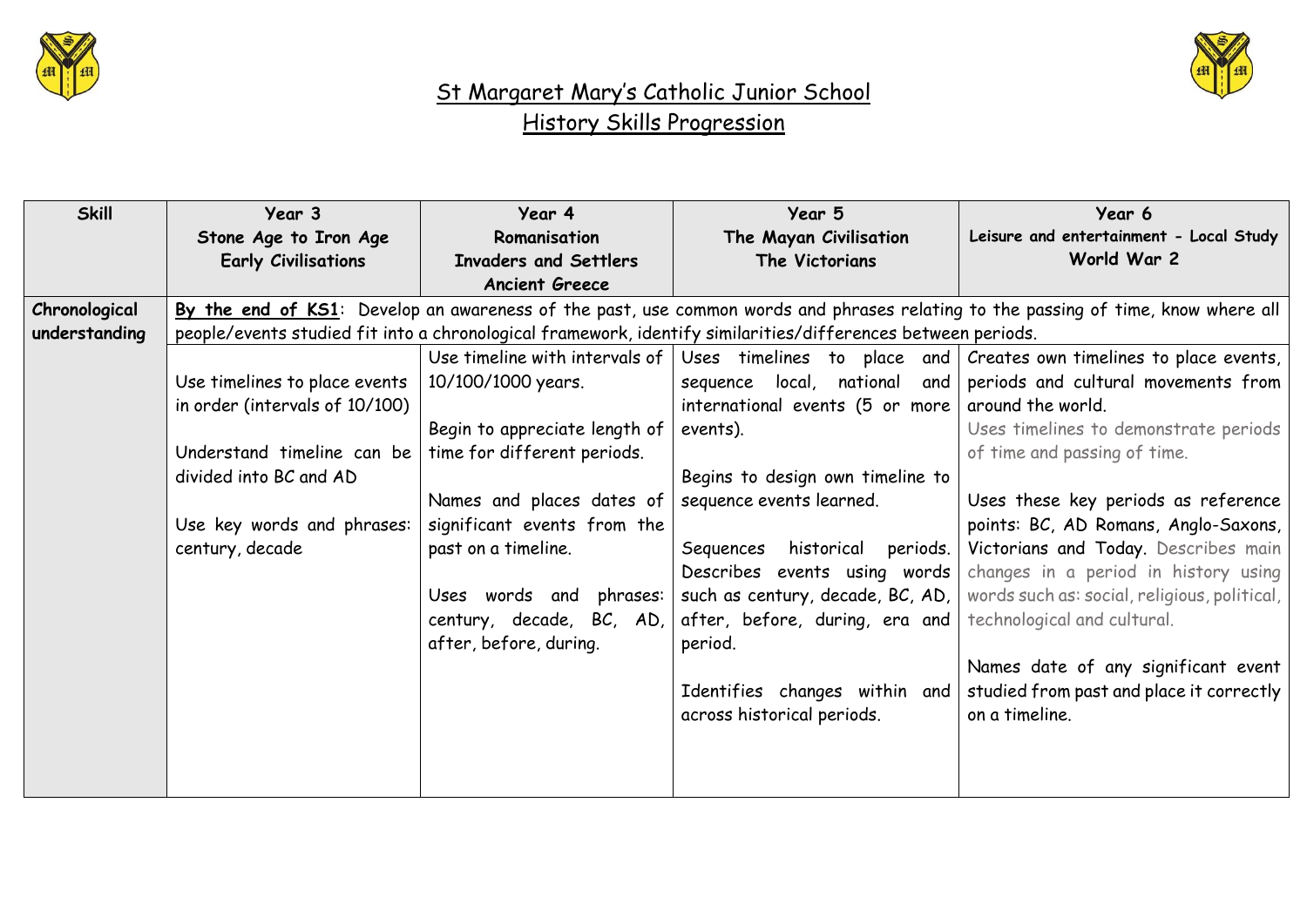



| Knowledge and  | Uses evidence to describe     | Shows<br>knowledge<br>and      |                                                                    | Identifies some social, cultural, Chooses reliable sources of factual                              |
|----------------|-------------------------------|--------------------------------|--------------------------------------------------------------------|----------------------------------------------------------------------------------------------------|
| understanding  | past:                         |                                |                                                                    | understanding by describing religious and ethnic diversities of evidence to describe: houses and   |
| of<br>events,  | • Houses<br>and               | features of past societies and | societies studied in Britain and                                   | settlements;<br>culture<br>leisure<br>and                                                          |
| people<br>and  | settlements                   | periods.                       | wider world.                                                       | activities; clothes, way of life and                                                               |
| changes in the | • Culture and<br>leisure      |                                |                                                                    | actions of people; buildings and their                                                             |
| past           | activities                    | Identifies<br>some<br>ideas,   | Gives<br>and<br>some<br>causes                                     | uses; people's beliefs, religion and                                                               |
|                | · Clothes, way of life        | beliefs,<br>attitudes<br>and   | consequences of the main events,                                   | attitudes; things of importance to                                                                 |
|                |                               | experiences of men, women      | situations and changes in the                                      | people; differences between lives of                                                               |
|                | and actions of people         | and children from the past.    | periods studied.                                                   | rich and poor.                                                                                     |
|                | Buildings and their           |                                |                                                                    |                                                                                                    |
|                | uses                          |                                |                                                                    | Gives reasons why changes in   Identifies changes and links   Identifies how any of above may have |
|                | People's beliefs and          | houses, culture, leisure,      | within and across the time periods   changed during a time period. |                                                                                                    |
|                | attitudes                     | clothes, buildings and their   | studied.                                                           |                                                                                                    |
|                | Things of importance          | uses, things of importance to  |                                                                    | Gives own reasons why changes may                                                                  |
|                | to people                     | people, ways of life, beliefs  |                                                                    | have occurred, backed up with evidence.                                                            |
|                | Differences between           | and attitudes may have         |                                                                    | Shows identified changes on a timeline.                                                            |
|                | lives of rich and poor        | occurred during a time period. |                                                                    |                                                                                                    |
|                |                               |                                |                                                                    | Describes similarities and differences                                                             |
|                | Uses evidence to find out how | Describes how some of the      |                                                                    | between some people, events and                                                                    |
|                | any of these may have         | past events/people affect      |                                                                    | objects studied.                                                                                   |
|                | changed during a time period. | life today.                    |                                                                    | Describes how some changes affect life                                                             |
|                |                               |                                |                                                                    | today.                                                                                             |
|                | Describes similarities<br>and |                                |                                                                    |                                                                                                    |
|                | differences between people,   |                                |                                                                    | Makes links between some features of                                                               |
|                | events and objects.           |                                |                                                                    | past societies.                                                                                    |
|                |                               |                                |                                                                    |                                                                                                    |
|                | Shows changes on a timeline.  |                                |                                                                    |                                                                                                    |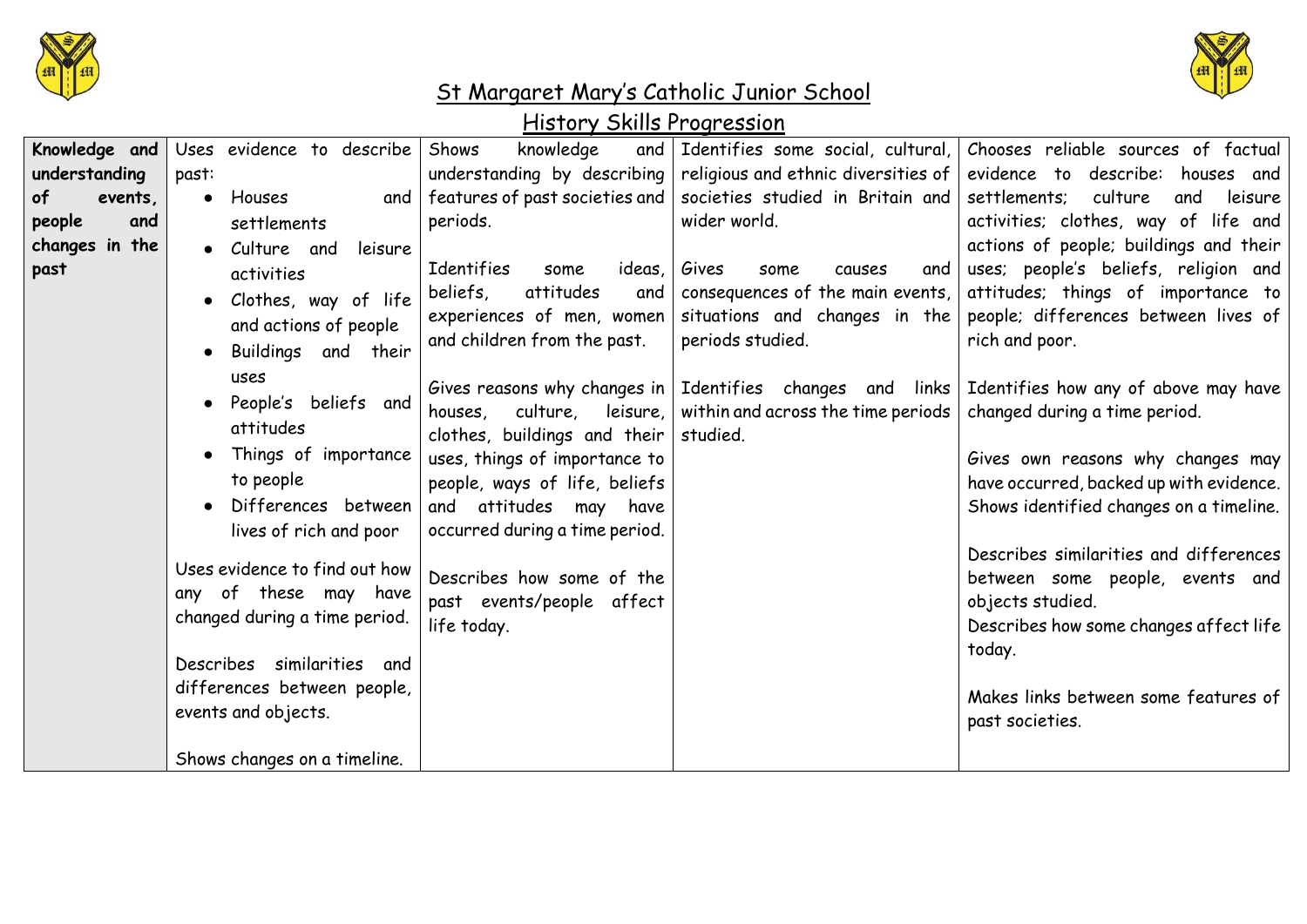



| <b>Historical</b> | Looks at two versions of same   | Gives reasons why there may     | Look at different versions of the    | Understands that the past has been                               |
|-------------------|---------------------------------|---------------------------------|--------------------------------------|------------------------------------------------------------------|
| interpretation    | identifies<br>event<br>and      | be different accounts of        | identifies<br>event<br>and<br>same   | represented in different ways.                                   |
|                   | differences in the accounts.    |                                 | differences in the accounts.         |                                                                  |
|                   |                                 | history.                        |                                      |                                                                  |
|                   |                                 |                                 |                                      | Suggests accurate and plausible                                  |
|                   |                                 |                                 | Gives clear reasons why there may    | reasons for how/why aspects of the                               |
|                   |                                 |                                 | be different accounts of history.    | past have been represented and<br>interpreted in different ways. |
|                   |                                 |                                 | Knows that people (now and in        |                                                                  |
|                   |                                 |                                 | past) can represent events or        | Knows and understands that some                                  |
|                   |                                 |                                 | ideas in ways that persuade          | evidence is propaganda, opinion or                               |
|                   |                                 |                                 | others.                              | misinformation and that this affects                             |
|                   |                                 |                                 |                                      | interpretations of history.                                      |
|                   |                                 |                                 |                                      |                                                                  |
| <b>Historical</b> | Uses printed sources, the       | Understands the difference      | Uses documents, printed sources,     | Identifies and uses different sources                            |
| enquiry           | internet, pictures, photos,     | between<br>primary<br>and       | the internet, databases, pictures,   | of information and artefacts.                                    |
|                   | music, artefacts, historic      | secondary<br>of<br>sources      | photos, music, artefacts, historic   |                                                                  |
|                   |                                 |                                 |                                      |                                                                  |
|                   | buildings and visits to collect | evidence.                       | buildings and visits to collect      | Evaluates<br>the<br>usefulness<br>and                            |
|                   | information about the past.     |                                 | information about the past.          | accurateness of different sources of                             |
|                   | Asks questions such as 'How     | Uses documents,<br>printed      |                                      | evidence.                                                        |
|                   | did people ? What did           | the<br>internet,<br>sources,    | Asks a range of questions about      |                                                                  |
|                   | people do for ?'                | databases, pictures, photos,    | the past.                            | Selects the most appropriate source of                           |
|                   |                                 | music, artefacts, historic      |                                      | evidence for particular tasks.                                   |
|                   | Suggests sources of evidence    | buildings and visits to collect | reliable<br>Chooses<br>of<br>sources |                                                                  |
|                   | to use to help answer           | information about the past.     | evidence to answer questions.        | Forms own opinions about historical                              |
|                   | questions.                      |                                 |                                      | events from a range of sources.                                  |
|                   |                                 | Asks questions such as 'What    | Realises that there is often not a   |                                                                  |
|                   |                                 | was it like for a  during       | single answer<br>historical<br>to    |                                                                  |
|                   |                                 | ……?'                            | questions                            |                                                                  |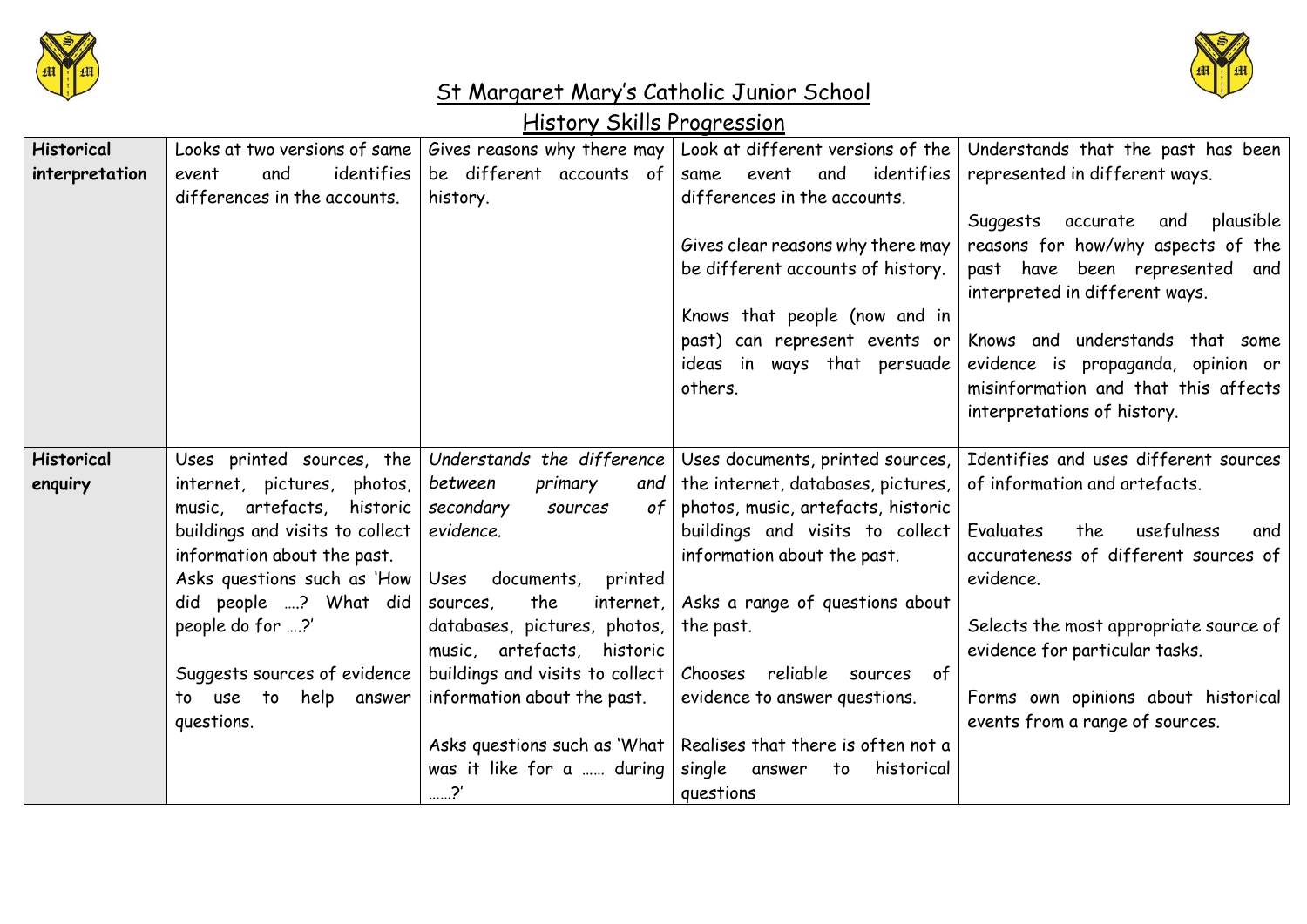



|                     |                                                                                                                                                                                                                                              | Suggests sources of evidence<br>from a selection provided to<br>use to help answer questions.                                                                                                                                                                                                |                                                                                                       |                                                                                                                                                                                                                                                                                                               |
|---------------------|----------------------------------------------------------------------------------------------------------------------------------------------------------------------------------------------------------------------------------------------|----------------------------------------------------------------------------------------------------------------------------------------------------------------------------------------------------------------------------------------------------------------------------------------------|-------------------------------------------------------------------------------------------------------|---------------------------------------------------------------------------------------------------------------------------------------------------------------------------------------------------------------------------------------------------------------------------------------------------------------|
| Organisation<br>and | Presents findings about past<br>using speaking, writing, ICT                                                                                                                                                                                 | Presents findings about past<br>using speaking, writing, maths                                                                                                                                                                                                                               | structured<br>Presents<br>and<br>organised findings about the past                                    | Presents information in an organised<br>and clearly structured way.                                                                                                                                                                                                                                           |
| communication       | and drawing skills<br>Uses dates and terms with<br>increasing accuracy.                                                                                                                                                                      | (data handling), ICT, drama<br>and drawing skills<br>dates<br>Uses<br>and<br>terms<br>correctly.                                                                                                                                                                                             | using speaking, writing, maths,<br>ICT, drama and drawing skills.<br>Uses dates and terms accurately. | Makes use of different ways of<br>presenting information.                                                                                                                                                                                                                                                     |
|                     | Discusses different ways of<br>presenting information for<br>different purposes.                                                                                                                                                             | way to present information,<br>realising that it is for an audience<br>audience.<br>Uses subject specific words<br>such as monarch, settlement,<br>invade                                                                                                                                    | Discusses most appropriate Chooses most appropriate way to<br>information to an<br>present            | Presents information in the most<br>appropriate<br>written<br>(e.g.<br>way<br>explanation/tables and charts/labelled<br>diagram).<br>Makes accurate use of specific dates<br>and terms.                                                                                                                       |
| Vocabulary          | mummification,<br>civilisation.<br>sarcophagus,<br>pharaohs,<br>ruler, l<br>artefact,<br>pyramid,<br>archaeologist,<br>hunter-<br>gatherer, Ancient<br>$E$ gypt,<br>Age, settlement, settler,<br>trade route, enemy., gods and<br>goddesses. | AD, BC, ancient, modern, AD, BC, ancient, modern,<br>Romanisation,<br>empire,<br>republic, ruler, traitor, ruler,<br>republic, democracy, slave,<br>power, invasion, law, justice,<br>civilisation,<br>conquest,<br>Stone Age, Iron Age, Bronze   conflict, artefact, gods and<br>goddesses. | Civilisation, ancient, modern, BC,<br>AD, ruler, artefact, monarchy                                   | Ruler, power, cause and consequence,<br>decades, pre, post, General, parliament,<br>continuity and change, conflict,<br>emigration, enemy, evidence, execution,<br>freedom, immigration, invasion, justice,<br>law, monarchy, nation, non-european,<br>political party, power, Prime Minister,<br>resistance, |